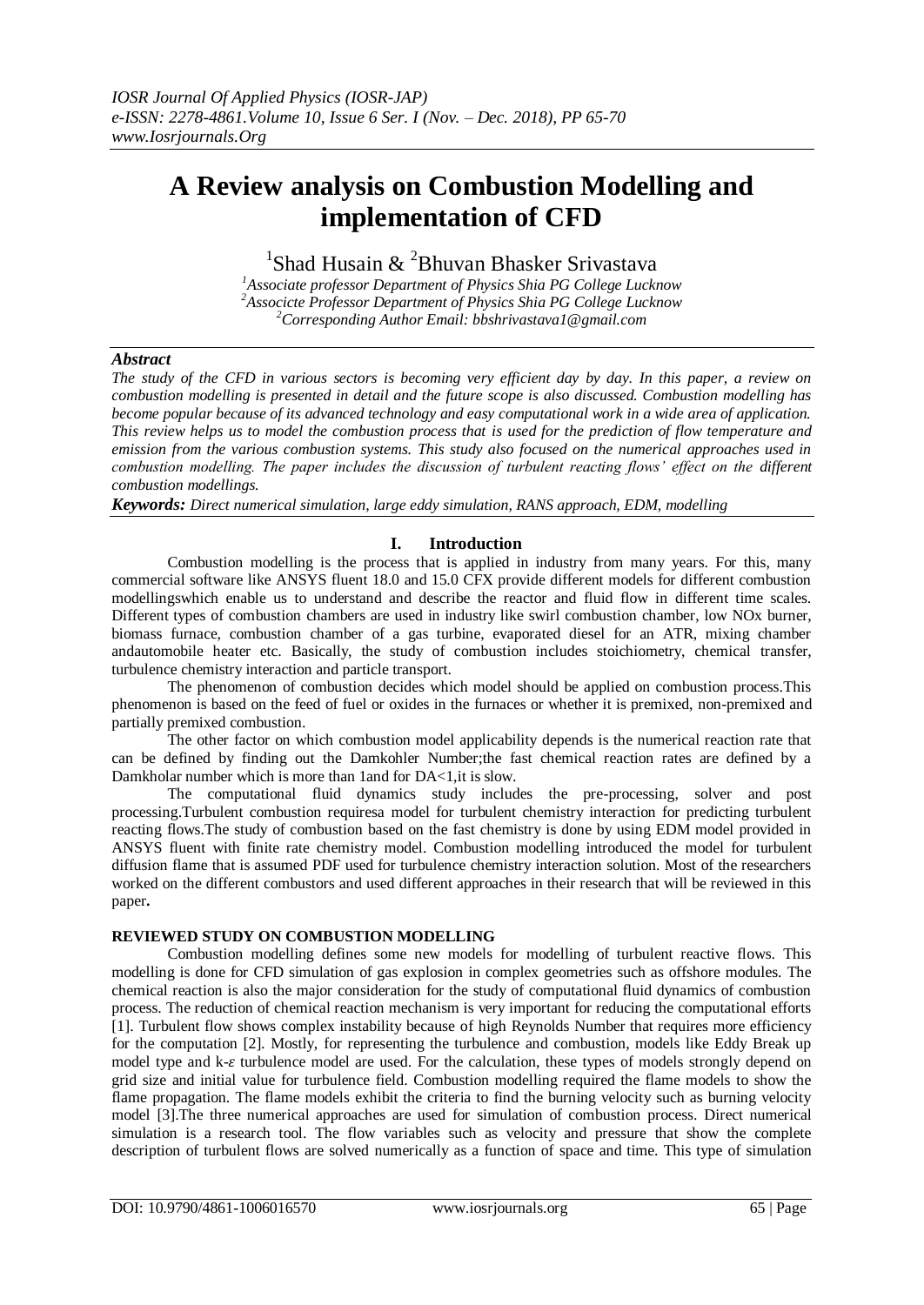shows that the turbulent of the flows increases with the increase of Reynolds Number. DNS is time trusted methodology [4].

Fru *et al.* analyzed the DNS approach in his research work. The response of laminar spherical premixed CH4- air flame kernel was done in this study. They used mechanism of methane oxidation and multi component molecular transport model. The approach was used for the investigation of effect of turbulence on consumption speed and flame speed. The equivalence ratio was taken for increasing the integral Reynolds Number and it reached up to 4513 [5].Wall bounded flows occurred in the turbulent flows unable to solve by DNS. LES was used to compute such type of flow. The literature reviewed that DNS has some limitations, that it is not suitable for flow having high Reynolds number [6]. This is because of the wide range of scale in turbulent flow. If the Reynolds number of turbulent flow is  $10<sup>4</sup>$  that it is impossible to simulate even with good supercomputer. It becomes less efficient to its large computing time [7].

$$
N_t = \frac{r}{t_s} = \frac{L}{U} \frac{\varepsilon^{1/2}}{\vartheta} = (\frac{UL}{\vartheta})^{1/2} = Re^{1/2}
$$

Large eddy simulation was introduced in 1970 by Deardorff who used this approach for the simulation of the turbulent flow in a channel at infinite Reynolds Number [8,9]. Large eddy simulation is a tool for the simulation of turbulence flow in which small scale motions are modelled whereas large scale motion is explicitly resolved. Large eddy simulation approach is used for the resolution of sub-grid models [10].

Baudoin studied the LES approach for time resolved numerical simulation. LES motion defined the fluid motion. The simulation of density was done by using mixture fraction. The main aim of his study was to investigate the sensitivity of the low dynamics and mixing conditions [11].Wu and Chan used the LES approach to simulate the slot Bunsen Flame in 2D. This combination of progress variable and mixture fraction was used to describe the turbulent premixed flame with different values of equivalence ratio. The changes in equivalence ratio were described by progress variable equation applied in flame front and mixture fraction equation. The computational result was compared with experimental data. The result showed that LES approach reasonably simulates the turbulent premixed flames [12].

Pitsch *et al.*, in their paper formulated for large eddy simulation, the G equation of premixed turbulent combustion. The sub-grid burning velocity model was developed to show Damkohler's limit from large and small scale turbulence. Regime diagram for turbulent premixed combustion shows that the changes in LES filter width with changes along constant Karlovitz number lines. One thing that was also considered was the choice of filter width that changes the sub-grid burning velocity from Reynolds averaged turbulent to the laminar burning velocity, the dependence was shown to be weak[13].

Bardina *et al.* explained the rotation effect on turbulence and determined that turbulence model used an additional term to find out the effect of rotation correctly [14].The third approach RANS approach focused on mean flow and the effect of turbulence on mean flow properties. NS-equation is time averaged flow equation because of the interaction of turbulent fluctuations. To compute turbulence models, Reynolds stress scalar transport term and the system of mean flow equation is required [15]. Application of URANS was used to investigate the flow in a continuous casting tundish and of a jet in a cross flow. The author concluded that URANS and LES can be complex flow turbulence and structures [16].

### **DIFFERENT MODELS USED IN MODELLING COMBUSTION PROCESS**

The EBU model was first revised by Spalding (1971).Eddy break up model is the model used for the study of turbulence chemistry interaction. Eddy breakup model assumes that the chemical reaction rates are limited by mixing. This approach is valid for Da>>1. Reaction between fuel and oxidizer occurs quickly, but do not take place until the separate eddies in which the reactants are found dissipate and allow the reactants to mix. Also, in premixed systems, reaction does not takes place until the eddies of hot product and cold reactants fluid mix. The eddy life time is represented by k/epsilon, where k is the turbulent kinetic energy and  $\varepsilon$  is its rate of dissipation [17–25]. Some approaches also compare the turbulent mixing limited rate with a chemical reaction rate and use the slower of the two. This algorithm is simple to code and computationally efficient [26].Liakos with his colleagues described the work on non-premixed natural gas diffusion flames. The flame producedand increased the layer of burnt gases while decreased fuel and oxidizer layer [27].

Kotochouko *et al.* introduced the use of extended EBU model to simulate the turbulent hydrogen-air combustion and compared the computational data with experimental data [28]. The aim of his study was to determine accelerated flame and space of mixture and study the environmental parameters. The extension EBU model was applicable for the chemistry and K-epsilon model for turbulence that results to be the very least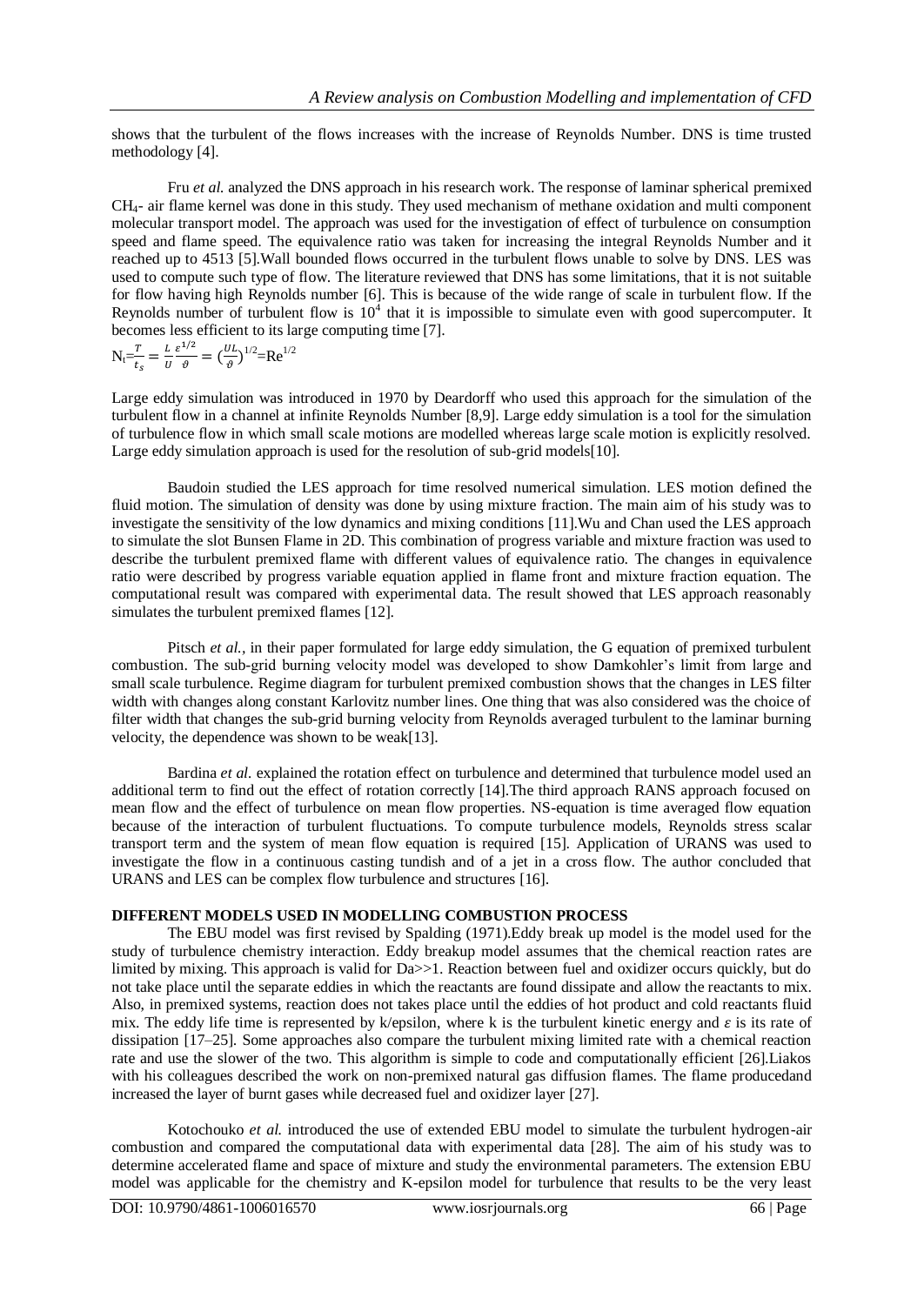expensive and simple modeling approach. Lean hydrogen-air mixture is taken to study the behavior of combustion process [29,30]. EBU model was applied on the rectangular grid of equidistance. The mean reaction rate is defined by the ratio of turbulent kinetic energy to laminar flame velocity. As a result of this study, the researchers concluded that the model remains valid for very small domain and the validity of the model is due to less Damkohler number condition[31]. Basically, EBU model now becomes more advanced after being further introduced by Magnussen and Hjertager. It was previously used for non-premixed combustion but now also for premixed combustion [32].

Holkar *et al.* used Eddy Dissipation Model to simulate the data of boiler furnace. The coal combustion case studied computationally; was very expensive if it was to be simulated by Eddy Break up Model. The governing equations are discretized by finite volume method and simulation was run on ANSYS by k-epsilon model[33– 35].

Findings of Lewis *et al.*in their paper resemble the study of modelling of compartment fires done by incorporating the complex representations of the physical and chemical processes. The introduction of a flamelet based combustion model was also studied to show the detailed chemistry. The geometrical dimension of compartment fire experiments having square shaped plane of the length 2.8 m and height 2.18 m in which ceramic fiber board insulation and a circular gas burners were also incorporated, fueled by commercial grade methane and having a diameter of 0.3 m. Numerical simulation was done by using finite volume discretization. Eddy break-up model for combustion was used for studying the mixing rate and turbulent timescales. The SOFIE simulations demonstrated that the detailed qualitative predictions of the velocity and temperature fields in compartment fires can be performed accurately [36].

# **PDF Flamelet Model**

Generally this model is used for non-premixed combustion. The combustionprocess in which flame is turbulent and Damkohler number is greater than one, PDF flamelet model is used.

 $Da = \frac{\tau}{\tau}$ Here,  $\tau_t$ =turbulent time scale,  $\tau_c$  = chemical time scale.

Whenever fast chemistry case occurs, presumed PDF approach is widely used. Mixture fraction is presented as a function of profiles and reactive species concentration for non-premixed combustion. PDF flamelet model uses the modeling equation for mixture fraction[37]. The mixture fraction is computed as:

$$
\frac{\partial(\rho Z)}{\partial t} + \frac{\partial(\rho Z)}{\partial x_j} = \frac{\partial}{\partial x_j} (\rho D \frac{\partial Z}{\partial x_j})
$$

Where:  $Z=$  mixture fraction.

As per modified research, presumed PDF approach was introduced for modelling the premixed turbulent flames. Lipatnico and his colleague's research explained the modified presumed PDF approaches for progress variable to averaging reaction rate in premixed and partial premixed turbulent flames [38]. The modification was done because of failure of presumed PDF for the modified presumed approaches which consisted of presumed progress value P(c) based on the mean rate. The conclusion was dictated that DNS condition applied to study the presumed PDF approaches has been failed in predicting mean more rate of produces So to resolve this problem modified resumed PDF problem, modified resumed PDF was used that showed reasonably good result.

# **Turbulent Premixed Combustion Model based on Zimont Theory [39]**

Reaction progress variable required the solution of transport equation based on the turbulent flame speed. Progress variable defines the use of mass fraction of major species [40]. The progress variable is defined as:

$$
c = \frac{\sum_{i=1}^{n} Y_i}{\sum_{i=1}^{n} Y_{i,ad}}
$$

Where, n=number of products,  $Y_i$  = mass fraction of species i,  $Y_{i,ad}$  = mass fraction of species i after complete

adiabatic combustion,

If  $c=0$  mixture is unburnt,  $c=1$  mixture is burnt.

Pierce *et al.* described the simulation of reacting flow for Large Eddy Simulation. The indirect mapping approach was used to reduce system of tracking scalars. The only two scalars were considered for this study.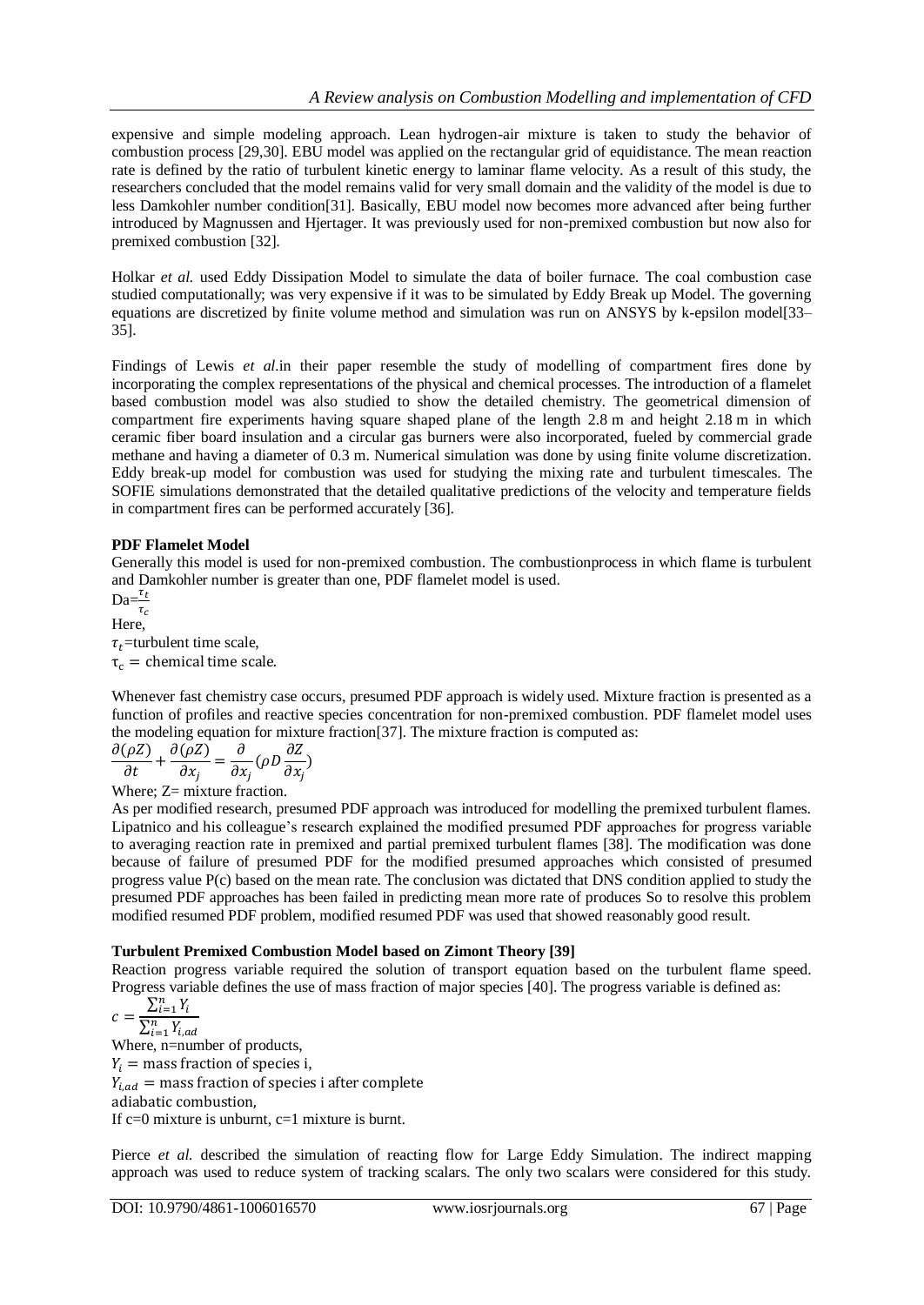One was a mixture fraction variable and other was a progress variable. The mixture fraction variable was used for tracking the mixing of fuel and oxidizer. The progress variable was used for tracking the global extent of reaction of the local mixture. The performance was compared with the fast chemistry and steady flamelet models for predicting the concentration of species, temperature and velocity profile in a coaxial jet combustor with methane fuel. That approach was able to capture the unsteady lifted flame dynamics observed in the experiment and obtained good profile with the experimental data [41].

Hegetschweiler *et al.* explained the combustion modeling approach for premixed, non-premixed and partially premixed combustion. As already described the laminar flamelet models have valuable applicability in nonpremixed flame simulation but this approach is also applicable in partially premixed regime. So, in this paper laminar flamelet concept is used for the simulation of non-premixed turbulent combustion. The joint PDF method is used to find statistics of a progress variable, mixture fraction and scalar dissipation rate. Numerical study of turbulent lifted diffusion flame and a premixed Bunsen Flame was evolved to make it applicable for various industries. The results shows that 2D model of premixed Bunsen Flame is good in premixed combustion and in partially premixed combustion[42].

Jianwen *et al.* used PDF approaches for the turbulent chemistry interaction.They used two different PDF approaches first is Pope's evolution approaches, and the assumed PDF method. Laminar flamelet model was used to simulate interaction of turbulent and combustion was scramjet. Modified CFD code AHL3D was applied to simulate DLR scramjet and compared the result with previous studies [43].

Baudoin *et al.* explained the CFD approach used for the studyof turbulent premixed and partially premixed combustion. In this study the modeling based on flamelet concept is used in which G equation is applied to study high density ratio flames. The application of model for premixed and partially premixed combustion process validate and modelling used lean premixed bluff body stabilized by flames and partially premixed flames stabilized in a conical burner[44].Traditionally DNS data and experimental was used by burning velocity model for determining the series of coefficients [45].Burning velocity model for the simulation of flows in which combustion reactions occur. It is also known as turbulent flame closure. This model used to close the combustion source term for reaction progress. The reaction progress is computed in burning velocity model [46]:

$$
\frac{\partial(\tilde{\rho}\tilde{c})}{\partial t} + \frac{\partial(\tilde{u}_j\tilde{c})}{\partial t} = \frac{\partial}{\partial x_j} \left[ \left( \overline{\rho} \overline{D} + \frac{\mu_t}{\sigma_c} \right) \frac{\partial \tilde{c}}{\partial x_j} \right] + \overline{w_c}
$$
\n
$$
\overline{w_c} = \overline{S_c} - \frac{\partial}{\partial x_j} \left[ \overline{\rho} \overline{D} \right] \frac{\partial \tilde{c}}{\partial x_j}
$$
\n
$$
\overline{S_c} = \overline{p_u} S_T \left| \overline{\nabla} c \right|
$$
\n
$$
\overline{S_c} = \text{source term},
$$
\n
$$
\text{D} = \text{Damkohler Number}.
$$
\n
$$
\mu_t = \text{viscosity},
$$

 $\tilde{c}$ =progress variable.

Peters applied level set approach for the study of premixed turbulent combustion. The study was based on Kolmogorav number scale that is used define the reaction zone regime. The Kolmogorav scale is smaller than flame thickness, in this problem due to this; thin reaction zone investigation was used [47].

# **II. Conclusion**

The reviewed study of combustion modeling concluded that the three approaches DNS, LES, RANS have many advantageous features. Many models and sub-models are developed for the simulation of combustion system. But still there is lot of scope in their application. The defined equation can be further modified for the new models. DNS approach as compared to LES and RANS are less efficient. This review makes us understand the basic requirement of simulation. LES approach has many applicable features and less time consuming approach. RANS on the other hand, is an effective approach but conclusively very expensive.Eddy Dissipation Model is very efficient for the simulation of one step combustion reaction. But for the simulation of multistep combustion reaction, finite rate chemistry and EDM approach are combined together to get efficient results. PDF approach is one of the best approaches for turbulence chemistry interaction study in premixed combustion.The approaches and combustion make the simulation of complex geometries easier and less time consuming.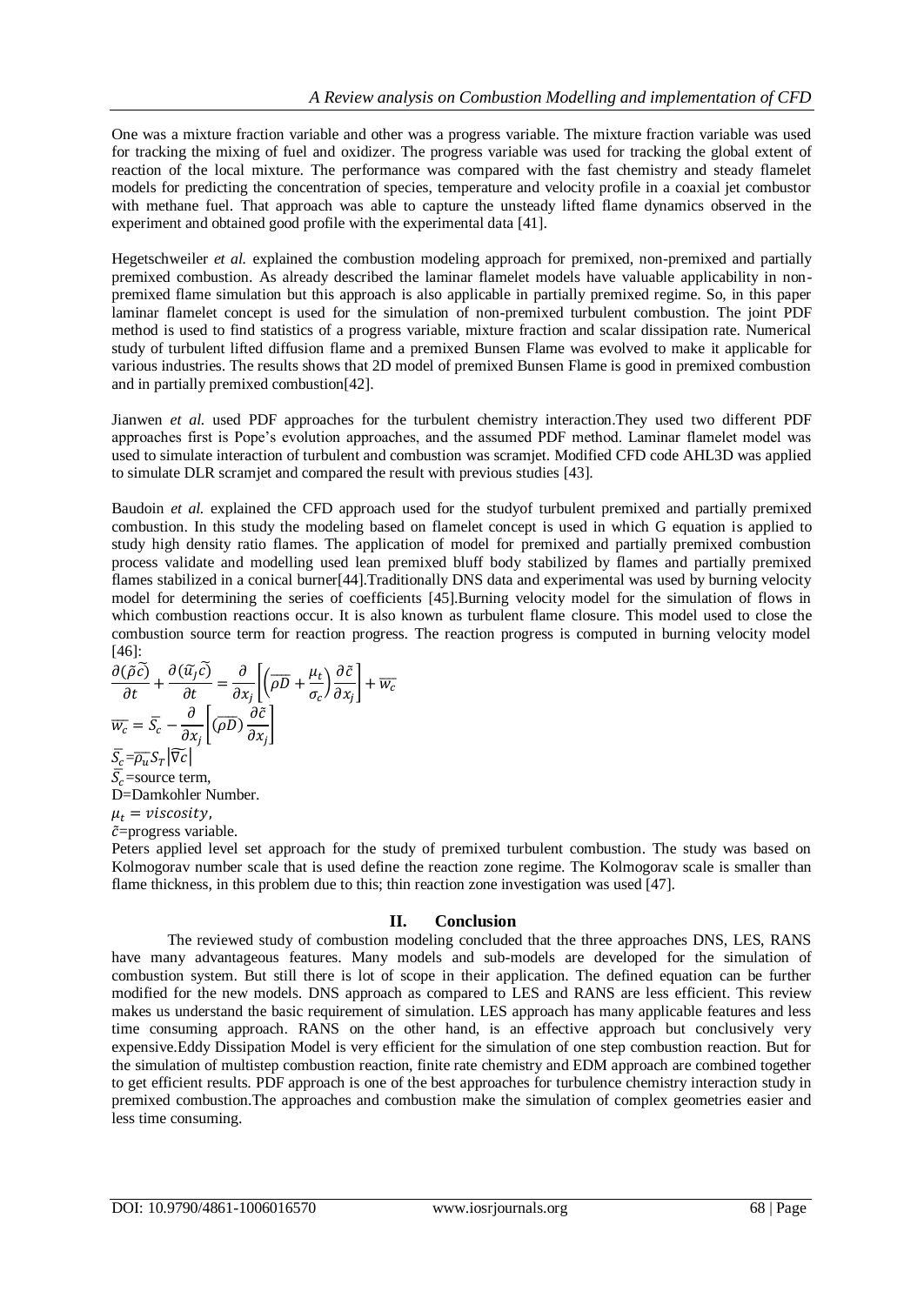#### **References**

- [1]. Liakos HH, Founti MA, Markatos NC. Modelling of Stretched Natural Gas Diffusion Flames. *Appl. Math. Model*. 2000; 24: 419– 435p.
- [2]. Colin O, Ducros F, Veynante D, *et al.* A Thickened Flame Model for Large Eddy Simulations of Turbulent Premixed Combustion. *Phys. Fluids*. 2000; 12:1843–1863p.
- [3]. Bjorn Johan Arntzen. *Modelling of Turbulence and Combustion for Simulation of Gas Explosions in Complex Geometries.* Dr. Ing. Degree. May1998.
- [4]. Parviz Moin, Krishnan Mahesh. Direct Numerical Simulation. *Annu. Rev. Fluid Mech.*1998; 30: 539–578p.
- [5]. Gordon Fru, Dominique Thevenin, Gabor Janiga. Impact of Turbulence Intensity and Equivalence Ratio on the Burning Rate of Premixed Methane-Air Flames.*J. Energies.2011*. 2011; 4: 874–893p.
- [6]. Moin P, Kim J.Numerical Investigation of Turbulent Channel Flow.*J. Fluid Mech.* 1985;118:341–377p.
- [7]. Zou GW, Liu SL, Chow WK, *et al.* Large Eddy Simulation of Turbulent Flows.*International Journal on Architectural Science*. 2006; 7(1): 26–34p.
- [8]. Deaddorff JW. A Numerical Study of 3-D Turbulent Channel Flow of Large Reynolds Number. *J. Fluid Mech.* 1970;41:453–480p.
- [9]. Traian Iliesui. *LES for Turbulent Flows.* PhD Thesis, Graduate Faculty of Arts and Science, University of Pittsburgh. 2000.
- [10]. Pope SB. Turbulence Combustion Modeling: Fluctuations and Chemistry. *Advanced Computation and Analysis of Combustion*. 310–320p.
- [11]. Baudoin E, Duwig C, Bai Lar XS, *et al. Eddy Simulation of Turbulent Jet Flows: A Sensitivity of Study of Inflow Boundary Condition*. 2010.
- [12]. Wu YY, Chan CK. Extended Progress Variable and Mixture Fraction Model for Turbulent Premixed Combustion. *Proceedings of the World Congress on Engineering WCE 2010,* London, UK. Jun 30–Jul 2, 2010; III.
- [13]. Pitsch H, Duchamp De Lageneste L. Large Eddy Simulation of Premixed Turbulent Combustion using A Level Set Approach. *Proceedings of the Combustion Institute.* 2002; 29: 2001–2008p.
- [14]. Bardina J, Ferziger JH, Rogallo RS. Effect of Rotation on Isotropic Turbulence Computation and Modeling. *J. Fluid Mech.* 1985; 154: 321p.
- [15]. Versteeg HK, Malalasekra W, *et al.An Introduction to Computational Fluid Dynamics*,*The Finite Volume Method.* 2nd Edn.
- [16]. Rudiger Schwarzer, Frank Obermcier. Performance and Limitations of the Unsteady RANS Approach.*PAMM (Proc. Appl. Math. Mech).* 2006; 6: 543–544p. DOI 10.1002/pamm.200610252
- [17]. Fan J, Qian L, Ma Y, *et al.* Computational Modeling of Pulverized Coal Combustion Processes in Tangentially Fired Furnaces. *Chem. Eng. J.* 2000; 81(1): 261–269p.
- [18]. Hocking WK. On the Extraction of Atmospheric Turbulence Parameters from Radar Backscatter Doppler Spectra, Part I; Theory. *J. Atmos. Terr. Phys.*1983; 45: 89–102p.
- [19]. Hocking WK. Measurement of Turbulent Eddy Dissipation Rates in the Middle Atmosphere by Radar Techniques: A Review. *Radio Sci.*1985; 20: 1403–1422p.
- [20]. Hocking WK. An Assessment of the Capabilities and Limitations of Radars in Measurements of Upper Atmospheric Turbulence. *Adv. Space Res.* 1996;17(11): 37–47p.
- [21]. Jacoby-Koaly S, Campistron B, Bernard S, *et al.* Turbulent Dissipation Rate in the Boundary Layer via UHF Wind Profiler Doppler Spectral Width Measurements. *Boundary-Laye[r Meteor](http://link.springer.com/journal/10546)*.2002; 103(3): 361–389p.
- [22]. Spizzichino A. Spectral Broadening of Acoustic and Radio Waves Scattered by Atmospheric Turbulence in the Case of Radar and Sodar Experiments. *Ann. Geophy.*1975; 31(4): 433–445p.
- [23]. White AB. *Radar Remote Sensing of Scalar and Velocity Microturbulence in the Convective Boundary Layer.* NOAA Technical Memorandum ERL ETL-276. Environmental Research Laboratories.1997.
- [24]. White AB, Lataitis RJA, Lawrence RS. Space and Time Filtering of Remotely Sensed Velocities Turbulence. *J. Atmos. Oceanic Technol.*1999; 16: 1967–1972p.
- [25]. Cohn SA. Radar Measurements of TurbulentEddy Dissipation Rate in the Troposphere: A Comparison of Techniques. *J. Atmos. Oceanic Technol.*1995; 12: 85–95p.
- [26]. Baukl Jr. Charles E, Gershtein Vladimia Y, Xianming Li.*CFD in Industrial Combustion*. ISBN–0-8493-2000-3.
- [27]. Borghi R.*Turbulent Combustion: On its Structure and its Modeling.* In: Clavin P, *et al.Combustion and Non linear Phenomena*. 1986; 131p.
- [28]. Kotchourko AS, Dorofeev SB, Breitung W.*Test of Extended Eddy Break Up Modelin Simulations of Turbulent H2-Air Combustion*.
- [29]. Naji H, Said R, Borghi R. Towards a General Turbulent Combustion Model for Spark Ignition Engines. *In Int. Cong. and Explosion, SAE Technical Paper Series, #890672,* Detroit, Michigan, USA. Feb 27–Mar 3, 1989.
- [30]. Said R, Borghi R. A Simulation with a Cellular Automation for Turbulent Combustion Modeling. *In 22nd Symposium (Int.) on Combustion*, University of Washington, Seattle, USA. 1988; 569–577p.
- [31]. Ping Wang.*Large Eddy Simulation of Turbulent Swirling Flows and Turbulent Premixed Combustion.* PhD Thesis Division of Fluid Mechanics, Department of Heat and Power Engineering, Lund Institute of Technology, Lund, Sweden, 2005.
- [32]. Magnussen BF, Hjertager BH.*On Mathematical Modelling of Turbulent Combustion with Special Emphasis on Soot Formation and Combustion,* Combustion Institute, Pittsburg, Pennsylvania. 1976; 719–729p.
- [33]. Rajesh Holkar, Omprakash, Hebbal D. CFD Analysis of Pulverised-Coal Combustion of Burner Used In Furnace with Different Radiation Models. *IOSR Journal of Mechanical and Civil Engineering (IOSR-JMCE).* 2013; 5(2): 25–34p.
- [34]. Bermudez de Castro A, Ferin JL. Modelling and Numerical Solution of a Pulverized Coal Furnace. *Proceedings of the 4th International Conference on Technologies and Combustion for Clean Environment,* Lisbon, Portugal, Paper 33.1. 1997; 1–9p.
- [35]. Boyd RK, Kent JH. Three-Dimensional Furnace Computer Modelling. *Proceedings of the 21st Symposium (Int.) on Combustion.* The Combustion Institute, Pittsburgh. 1986; 265–274p.
- [36]. Lewis MJ, Moss MB, Rubini PA. *CFD Modelling of Combustion and Heat Transfer in Compartment Fires.* PhD Thesis, School of Mechanical Engineering,Cranfield University Bedford, England, UK. 1997.
- [37]. Wen Lin. *Large-Eddy Simulation of Premixed Turbulent Combustion Using Flame Surface Density Approach.* Doctor of Philosophy, Graduate Department of Aerospace Science and Engineering,University of Toronto. 2010.
- [38]. Lipatnikov AN, Nishiki S, Hasegawa T. A Modified Presumed PDF Approach ToModeling Premixed Turbulent Flames. *MC8,* Cesme, Izmir, Turkey. Sep 8–13, 2013.
- [39]. *Modeling of Premixed Combustion.* Chapter 15, ANSYS User Guide 14.5.
- [40]. Najafi-Yazdi A, Cuenotb B, Mongeau L. Systematic Definition of Progress Variables and Intrinsically Low-Dimensional, Flamelet Generated Manifolds for Chemistry Tabulation.*Combust. Flame*. 2012; 159: 1197–1204p.